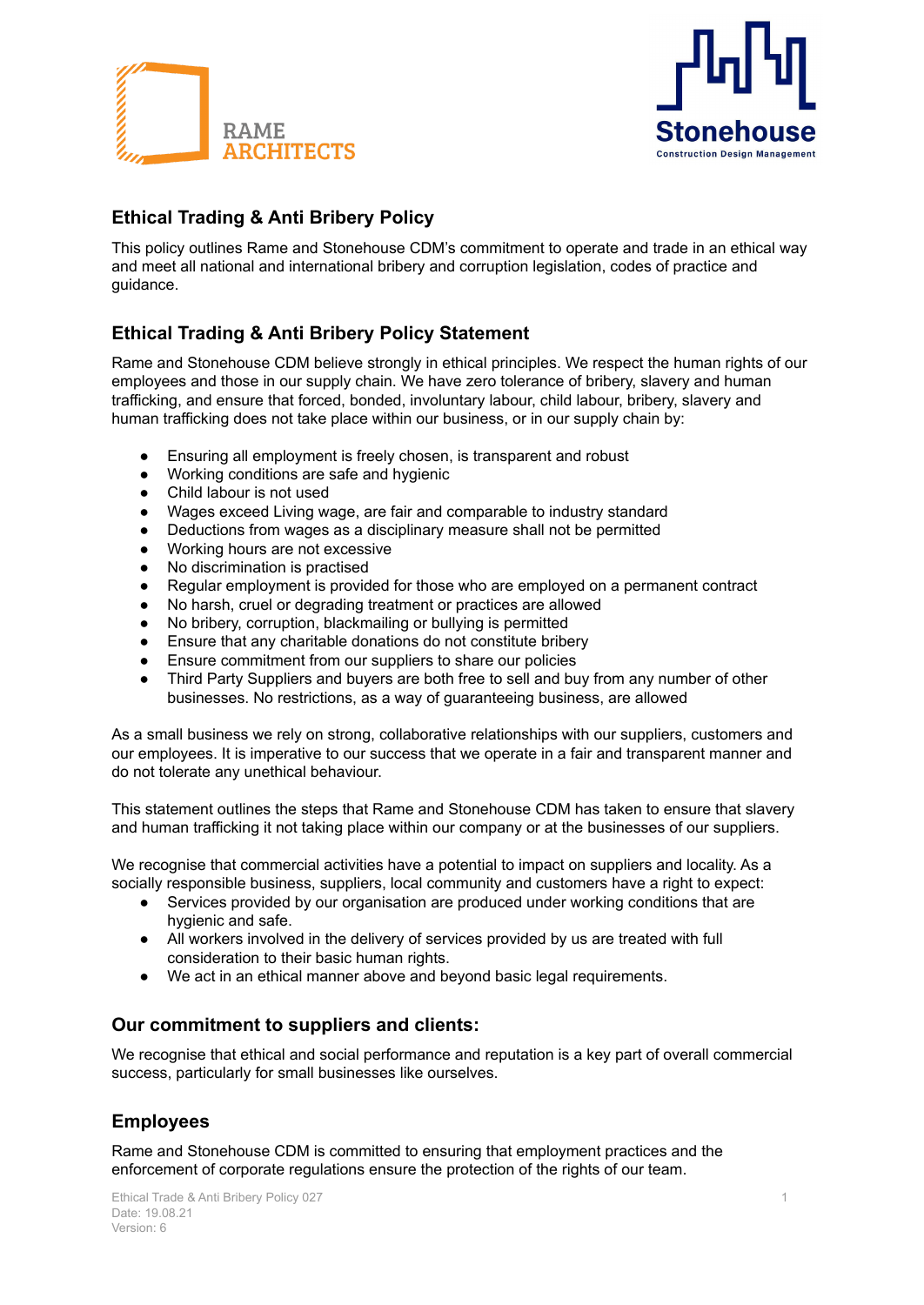



We aim to operate above the minimum standards required by law to ensure employees are safe, rewarded and valued.

As the company expands and becomes larger we will be able to offer more opportunities to staff.

### **Clients**

Rame and Stonehouse CDM is committed to demonstrating its ethical and social responsibility credentials to enable clients to make informed choices about whose services they purchase.

Ethics Concerning Customers

We, and our team will not be involved in any of the following practices:

- Bribery or perceptions of bribery
- Companies interference in ethnic and tribal conflict or violence
- Trade influence on other governments' domestic politics
- International Price fixing

#### **Suppliers**

We are committed to monitoring social standards in the supply chain, and encourage suppliers to operate with the same ethical standards.

# **Ethical Trading & Anti Bribery Code of Practice**

This code of practice applies to: all employees on temporary or permanent contracts.

Staff employed or provided by contractors or employment agencies to work at our premises or to undertake work for or on behalf of Rame Architects / Stonehouse CDM.

#### **No forced, bonded or involuntary labour shall be used:**

- Ensuring all employment is freely chosen, is transparent and robust
- Employees are free to leave the company after their agreed notice period

#### **No child labour shall be used:**

- There shall be no recruitment of child labour
- Children or persons under 16 are not employed at any time, day or night (Work Experience excluded)
- Persons under 18 have their hours restricted in line with current employment law

#### **Working Conditions are safe and hygienic:**

- Rame and Stonehouse CDM take adequate measures to prevent accidents and minimise potential hazards via Risk assessments and Procedures manuals
- Employees receive regular Health and Safety training
- Employees have unrestricted access to toilet facilities and drinking water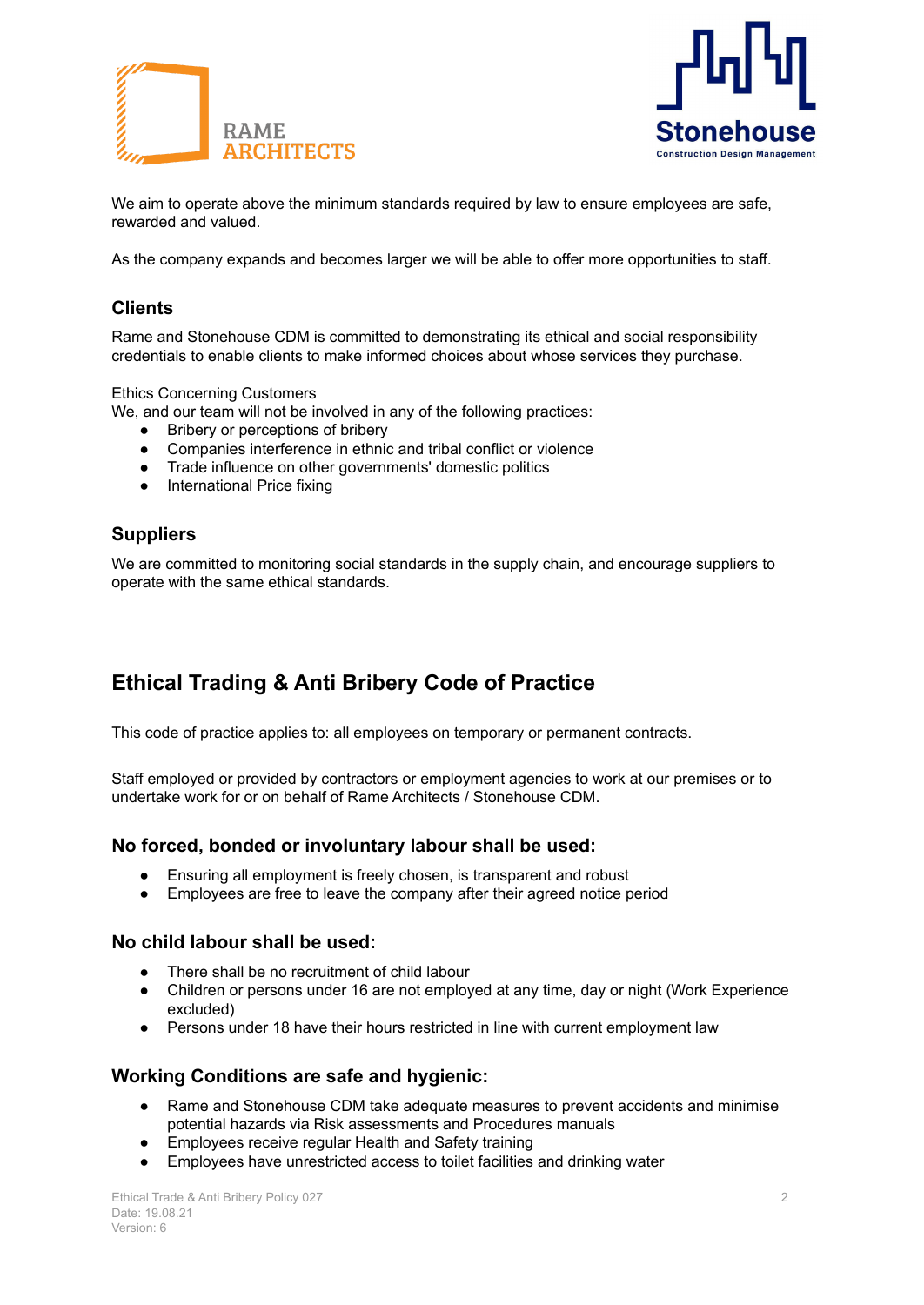



## **Working hours and remuneration are reasonable and comparable to other companies in our sector and regular employment is provided:**

- Employee pay rates exceed Living Wage
- Employees are not forced to work in excess of 48 hours per week<br>● Staff are provided 2 davs off per week (Overtime Excluded)
- Staff are provided 2 days off per week (Overtime Excluded)
- Employees are given written terms and conditions of a contract of employment that details the employment relationship between and the respective obligations of the employee and employer, rates of pay, working hours, grievance and disciplinary procedures, holiday entitlement, absence and sick pay rules and notice periods for termination of employment
- No deductions are made from wages as a disciplinary measure and pay slips detailing lawful deductions are provided for each pay period
- Labour only contracting, Sub contracting and fixed term contracts are not used as a means to avoid obligations under labour or employment laws

## **Discrimination:**

- There is no discrimination in pay, hiring, compensation, access to training, promotion, and termination of employment or retirement on the grounds of of age, disability, gender reassignment, marriage and civil partnership, pregnancy and maternity, race (including colour, nationality, and ethnic or national origin), religion or belief, political affiliation, sex and sexual orientation.
- Opportunities for personal and career development are equally available to all employees

#### **Harassment:**

● No harassment, threats, abuse or intimidation shall be practised. Physical, verbal and sexual threats, abuse, harassment or intimidation is expressly prohibited and grounds for summary dismissal, if proven.

#### **Anti Bribery:**

- No bribery, corruption, blackmailing or bullying is permitted
- Ensure that any charitable donations do not constitute bribery
- Never, without express prior written approval from the MD, offer or accept gifts or hospitality to or from clients, contractors, suppliers, other third parties or public officials. Gifts include flowers, vouchers, food and drink as well as event and travel tickets given to an individual when they are not to be used in a hosted business context. Hospitality includes invitations to hosted meals, receptions and events for business purposes

## **Employment Agencies:**

If employment agencies are contracted to supply temporary staff, they shall demonstrate commitment to and application of the requirements of this code.

Employment agencies contracted to supply temporary staff shall ensure that all staff supplied to us are eligible to work in the UK by:

- Following Immigration and Nationality Directorate Guidelines on Amendments to Section 8 of the Asylum and Immigration Act 1996
- Ensuring that the requirements of the Immigration and Asylum Act 1999 Section 22 Code of Practice are met
- Retaining copies of identity papers, work permits or passport stamps as detailed in the Home Office List of Specified Documents and UK Passport Stamps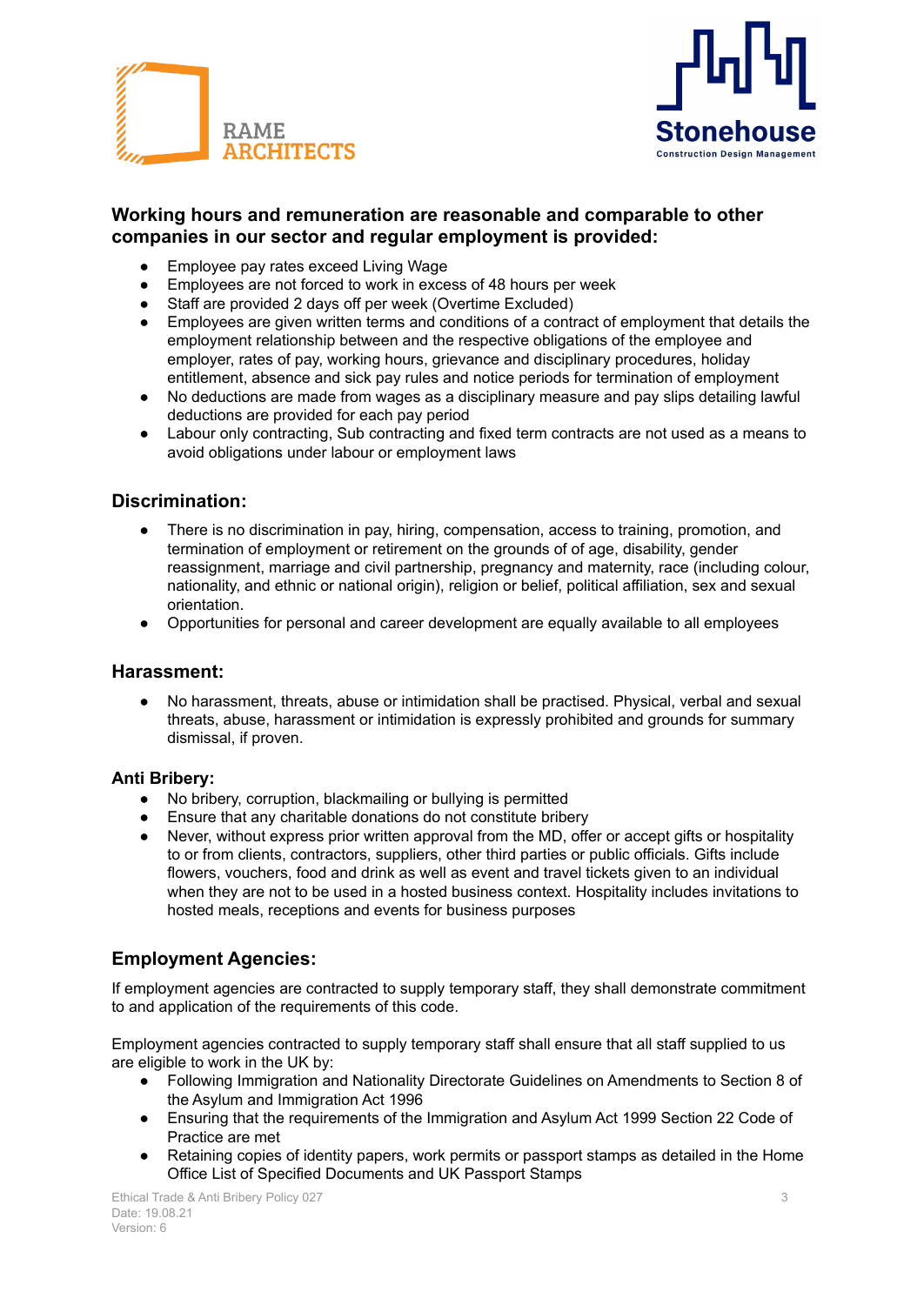